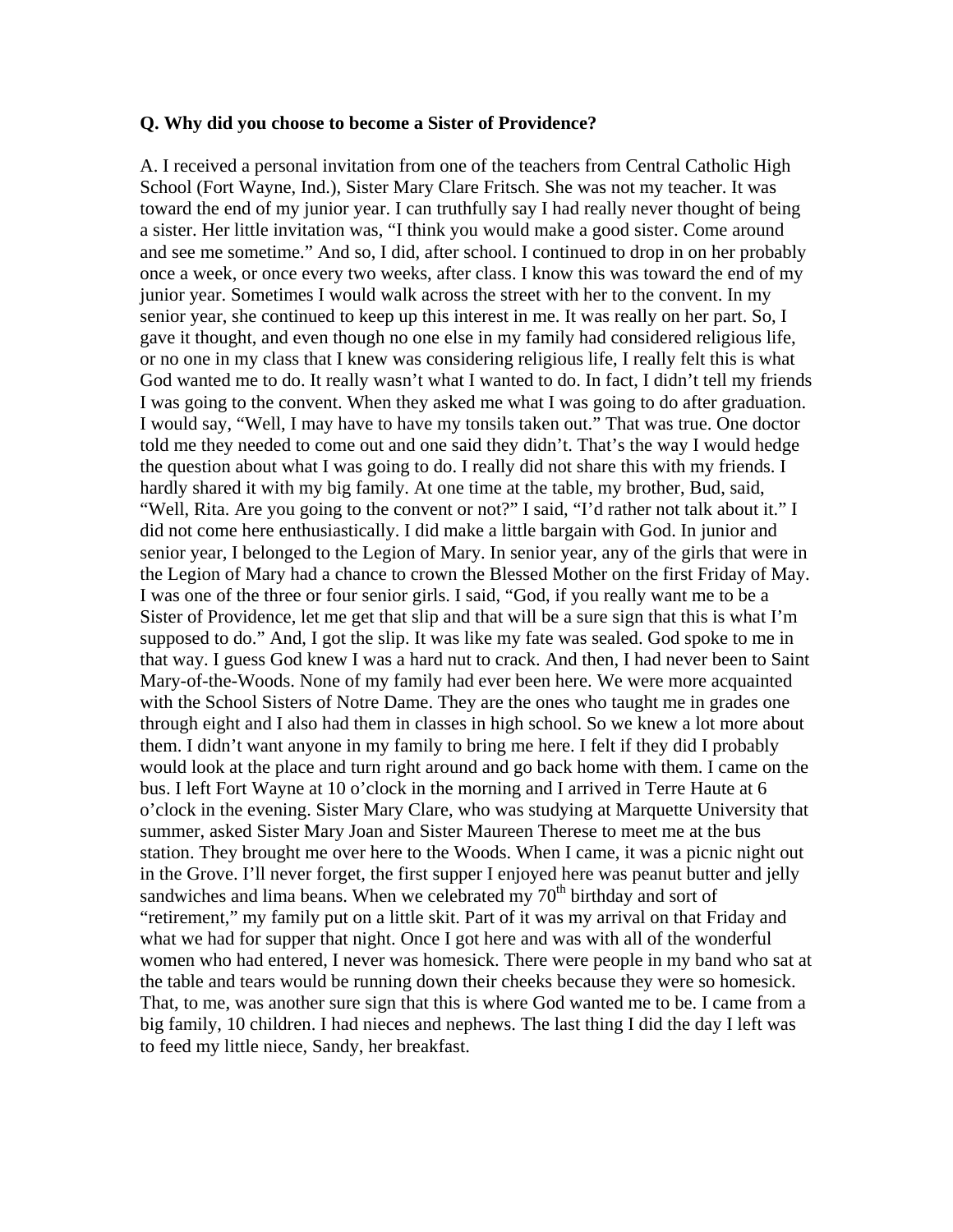#### **Q. Whatever Sister Mary Clare said to you must have made an impression. Do you recall any of her message?**

A. If I remember correctly, in those first meetings I think she asked me a lot about my family. She wanted to feel me out about how they would accept my entering the convent. I knew that neither Mom nor Dad would object. I'm sure I had lots of curious questions about this new life I was contemplating embracing. Sister Mary Clare was most helpful in getting all of the clothes that I needed (some things were hand-made). She even bought the 2 pairs of black oxfords that were on the clothing list. I said I was not going in to any shoe store to buy "old ladies' shoes." She told me I could ask her any question. One I wanted to ask and never did was, "Will I have to shave my head when I become a novice?" I could tell that she loved being a sister and teacher. She shared some stories of her community life, and she assured me I would be joined by other young women who would become my friends.

#### **Q. You said religious life is not what you wanted to do, but you believe it is what God wanted you to do, right**?

A. I really felt that way. It held no attraction for me. Some people say they wanted to be a sister from the time they were in first grade or they knew. We used to help the nuns a lot, and I didn't dislike them, but I just thought their way of life was so very, very different. I didn't know how I would ever fit into that. I remember one of my uncles saying to me, "I think it's great, Rita, that you're going to the convent, but I don't know how you are going to wear all of those clothes." I didn't know that either! I can say that I really was happy and content from the very first weeks in the novitiate. The thought of going home never entered my mind. I never worried about being sent home. Some did. Like if they broke a rule or something, some thought they would get sent home. That didn't bother me, either. It was just like this is where God really wants me to be. My oldest brother and his wife took me to the bus station, and he said, "Well, Rita, I'll be down to get you in about six weeks." But I did not have any inclination to go back home. I cried the whole night long the night before I left. I was going to go say goodbye to the pastor at our small country parish. We knew him well. I was such a mess that I couldn't go. I was a basket case. You know the reason why? In those years we knew when we entered it was like a complete severance from family. We could not go home unless our mother or father would be seriously ill or had died. I thought, "What joy would there be in going home at a time like that?" I say that women who enter today give up cars and apartments and condos and all of that, but we gave up, in that era, our families. We thought we would never, ever, go home again. So that was a great sacrifice for me.

#### **Q. When you said this is not what you had envisioned for yourself, what did you have in mind for yourself**?

A. I figured I would get a job. I knew I wouldn't go on to college. We could not have afforded it. The time was just following The Depression. It was just hard enough to pay the \$20 tuition the four years (1940-1944) I was in high school at Central Catholic. We didn't pay any grade school tuition. I just assumed I would get a job and probably marry.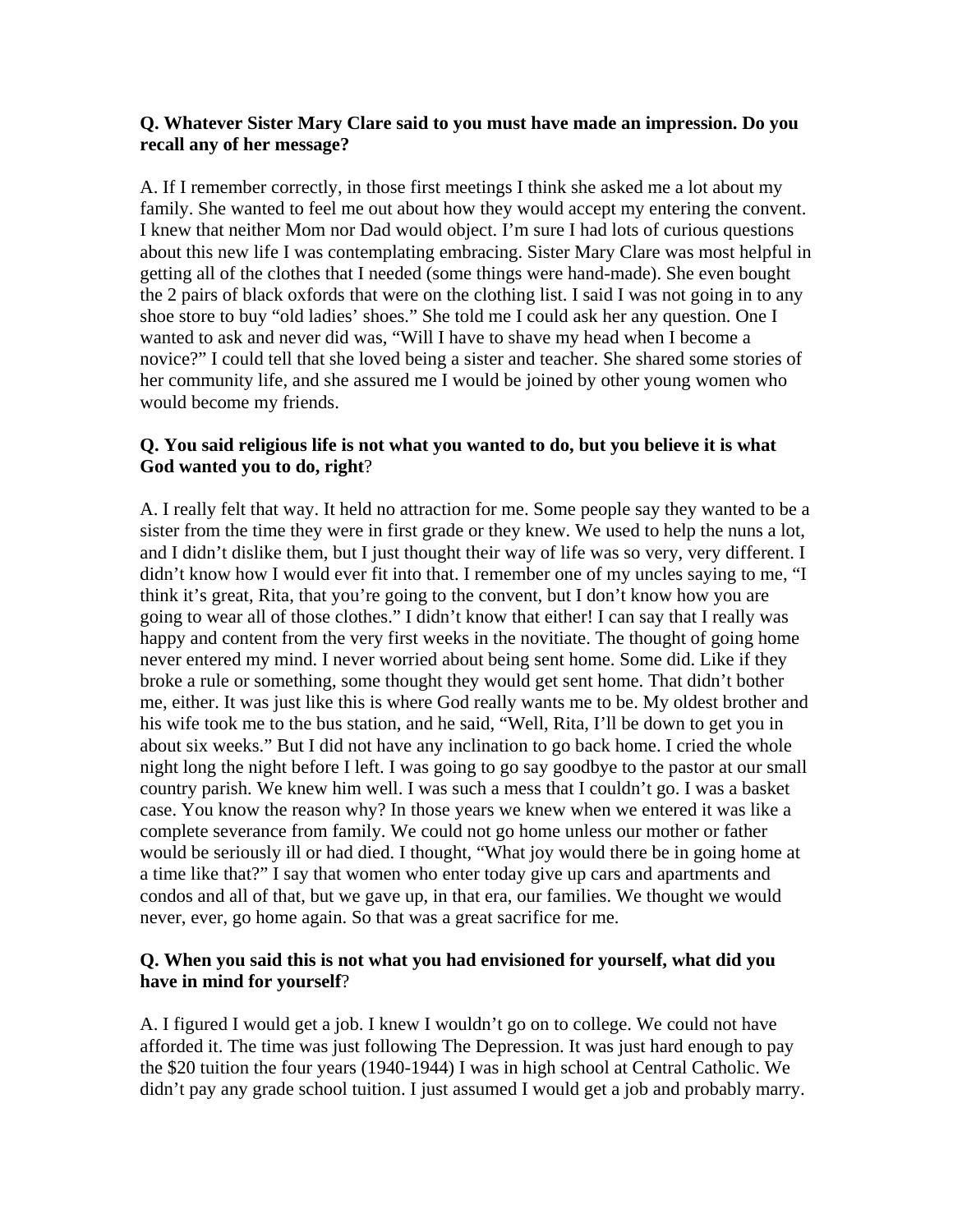My six older siblings had all married. I really didn't think about that. I had gone out on dates, but I wasn't seriously dating anyone. I thought I would probably follow what my sisters and brothers had done.

#### **Q. Based on your experience, why would a woman today find the Sisters of Providence an attractive choice?**

A. There are countless opportunities if you are interested in doing good for others, if you're interested in making a difference in people's lives. I believe, in our community, people's gifts and talents are used to the best advantage. When I think about all of the different ministries right now, it makes me very happy that people can use their gifts. We have sisters involved with Hispanics, certainly with the financially challenged, people like Sister Helen Vinton down in Louisiana. There are countless opportunities. We still have sisters who are teachers in the traditional classroom, and that's great. Some are working in immigration, health care, as chaplains, as advocates. Any talent or gift could be used in our community, and people are encouraged to use their gifts. I think of all that we've done in the Terre Haute area and West Terre Haute for the financially challenged, a real outreach in the last 10 or 15 years, is making a difference in our own neighborhood.

#### **Q. What do you value most about your ministry opportunities?**

A. They're varied. Right now, as a retired sister, I can choose what I feel I am most interested in. When St. Ann Clinic was going to open in Terre Haute (Ind.), I became involved there and I have stayed on there. I volunteer every week. At first, I went twice a week. Now, I go once a week. I've seen it expand tremendously and I see all of the good it does for all of the people who are very poor and have no insurance, no Medicare or Medicaid. They are getting excellent care, they are getting medications. The volunteers there are marvelous. More recently, I've become involved in Helping Hands, an offshoot of something we started here, a clothing co-op, an ecumenical effort by the women and men in the West Terre Haute area. Again, all of the volunteers there do a tremendous job. I'm happy to be part of that. I was in elementary education and administration for 32 years. I can say that I enjoyed those years. Being a principal and a superior was very difficult. Under obedience, I was given that. I never would have chosen that, but I did it to the best of my ability. I still keep in touch with some of the students I taught. My teaching and my administrative experience were in Indiana and Illinois. I found the triple job of being principal, superior and teacher not an easy task. I did that in two places. The superior was in charge of the house, the convent. In those years, you had to ask permission for everything. The superior made all of the decisions: what you did, the schedules, doctor appointments, finding rides for sisters, finding companions for trips. There were a lot of small tasks. I cared for my mother for a year and a half before her death at age 92. Caring for my mom really prepared me for my future ministries. I also did pastoral work for eight and a half years in parishes, and then I worked in health care here as a coordinator of services for four years, and then I worked in Guerin College Preparatory School in River Grove, Ill., in the office for three years. I also was on the Peace with Justice Committee for a number of years.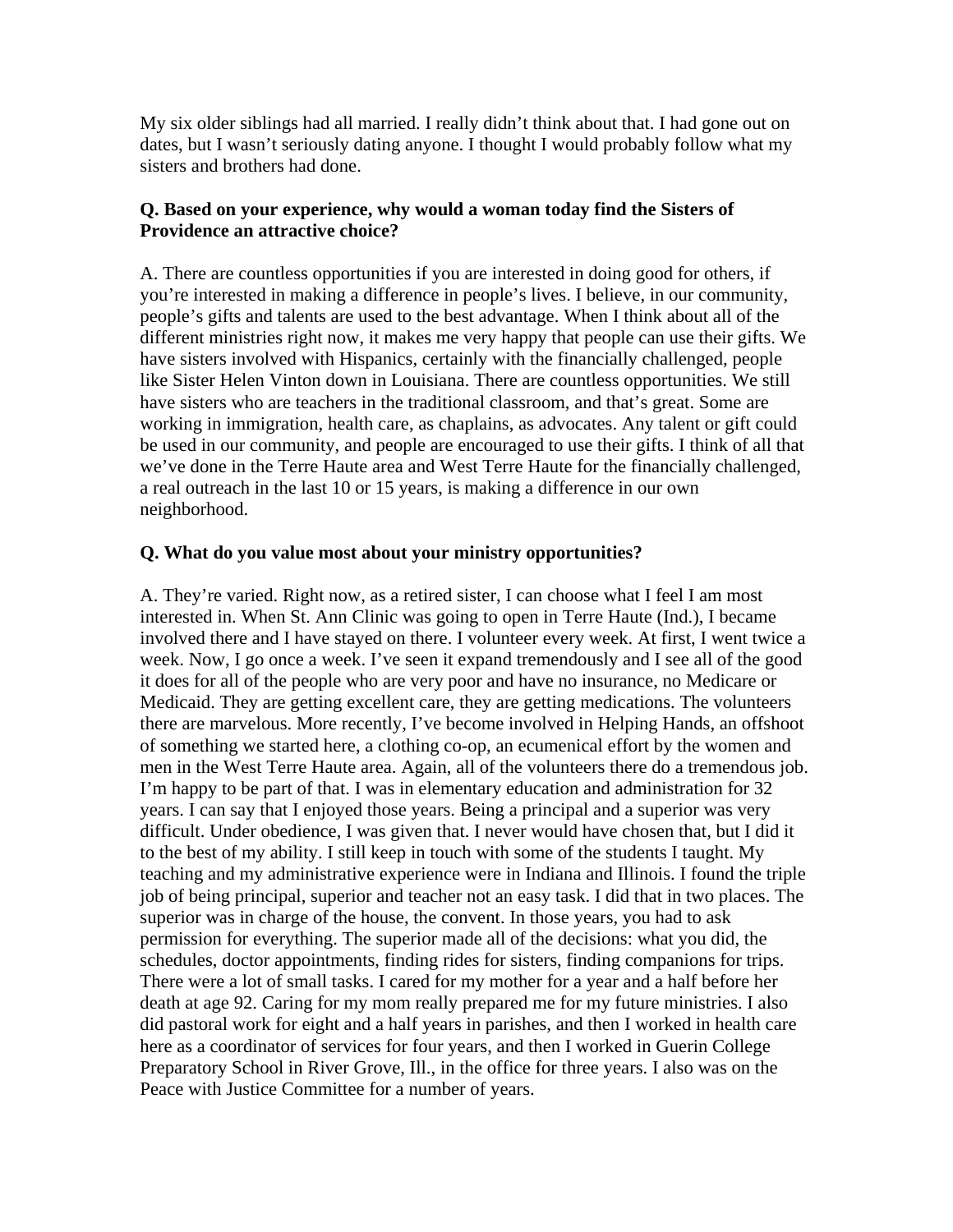### **Q. Let's talk about your involvement in prison ministry. That is really important to you. How did you get started**?

A. I started in February 2000, so I am in my  $11<sup>th</sup>$  year. This, too, was at the request of someone else. It's like God gets to me through other people. Sister Camille D'Arienzo, a Mercy sister from New York, was the first to visit with David Hammer in a prison in Pennsylvania. He had written a letter to the Cherish Life circle which she started. He didn't address it to anyone, but because she served as chairperson, the letter landed on her desk. He asked that someone would pray for him and for his victim and come and be able to visit him because he had an execution date that was just a few months away. She tried to get someone to go. It was around Christmas and no one could go. They were all too busy. She had a friend go with her to visit David after Christmas. She was ready to do a second visit with him but he been moved to a prison in Colorado. The night before she was to go, the chaplain called and said, "Don't come, he's been moved to Terre Haute (federal death row). That was in July of 1999. So, she met Sister Diane Ris (former General Superior), and she said, "I visited a prisoner once and he's going to be in your area. If I ever came, could I stay at your motherhouse? Sister Diane said certainly. She and a traveling companion stayed here. They came over for breakfast and were with Sister Dorothy Hucksoll at a table. She mentioned why she and her friend were visiting. She said she hoped there would be a Sister of Providence who would be willing to visit with David on a regular basis because she would not be able to make many trips here. Sister Dorothy got information from the prison chaplain about David Hammer and she called me in February, she could tell me a little about him. She said she wondered if I would visit him. I said I would have to think about that. I gave it a couple of days and said I would. I went before the month was out, February 2000.

### **Q. How many times have you been to the prison to visit with David?**

A. He probably could tell us because he keeps track of those things. He said to me years ago, "You have visited me more than any person has ever visited, more than my mother ever visited me. David has been in prison more than half of his life, so he's had opportunity for visitors. Right now, I visit twice a month.

### **Q. He was within days of execution, right?**

A. Oh, yes, several times. The last time was five days. At that time, we could visit all day long with him. Sister Camille came and stayed with us. We did spend a lot of time then.

### **Q. What kind of impact does this have on you?**

A. It has certainly made me understand that all of these people who are in prison, especially the men and women on death row, all have the same basic needs that any human being does. I marvel at the strength they have to live under the harshest of conditions and restrictions. I also marvel at the way they really look out for one another, at least the men on death row look out for one another. That doesn't mean everyone does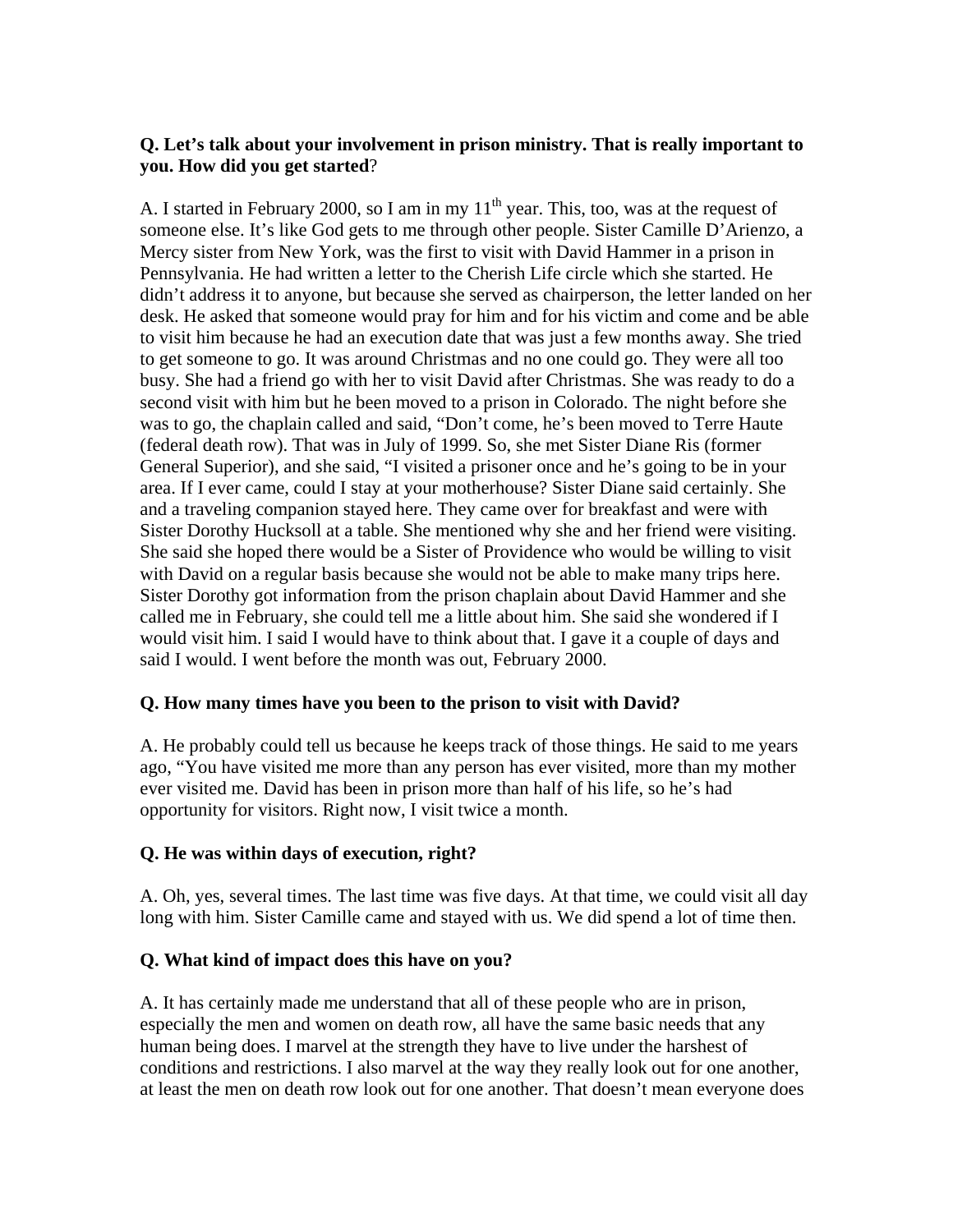that. But, they form some bonds of friendship with certain men and they do nice things, like celebrate birthdays. They are ingenious on how they can think of small things they can do for one another to make life a little more humane. And, I write to a number of prisoners and try to remember some of them on their birthdays. We have been able, also, to get other sisters to visit other men on death row. We also offer hospitality to prisoners' families at Saint Mary-of-the-Woods when we have room.

### **Q. You seem to have a strong commitment to justice issues. How did you acquire that?**

A. My desire for justice comes from my dad. He was a man who could not see people treated unjustly. He was a hard worker. He farmed, and he also worked at International Harvester. At International Harvester, when he saw men being let go with many years of service and they hired others so they wouldn't have to pay them as much, when he saw safety regulations being violated, he decided along with about four other men that they needed a union there. Dad and these other guys were the ones who got a union organized at International Harvester in Fort Wayne. A lot of those things were cleared up, but those were very tough years. It was hard to get it going, but they didn't give up.

# **Q. Do have a defining moment as a Sister of Providence?**

A. I think the fact that, once I came, I knew this is where I belonged because it was not something I really wanted to do. The fact that I've been in community 66 years and consider these years very happy years, good years, and that I wouldn't want it any differently, speaks to the fact that God's message to me was loud and clear.

### **Q. What role does prayer have in your life?**

A. It is my lifeblood. It keeps me going. I always have time in the morning for private prayer, then I pray with a small group after that for about a half hour, then in the afternoon I join the community in Owens Hall for vespers. I usually walk every morning too, and that kind of is an extension of my prayer. I pray for certain people who have asked for prayers. As I pass the Grotto, I remember all the sick and suffering, those in health care, and other people who have asked for special prayer. Other times during the day, I offer little prayers like "God, help me with this" or "be with this person." It's just like a nice, easy conversation with God throughout the day. It's not like I'm walking around praying all the time. There are certain times you are by yourself and your thoughts do turn to God, or turn to people who need help. I try to practice in the morning about 20 minutes of contemplative sitting, being in the presence of God.

### **Q. How important is the community lifestyle that religious congregations have**?

A. I really would never, ever choose to live alone. Now, I know there are people who must live alone, but, to me, being part of a community is very, very important. I learn a lot from others. I enjoy being with others. I enjoy the support they give to me and I can give to them. I enjoy working on committees with people. I'm grateful for the wonderful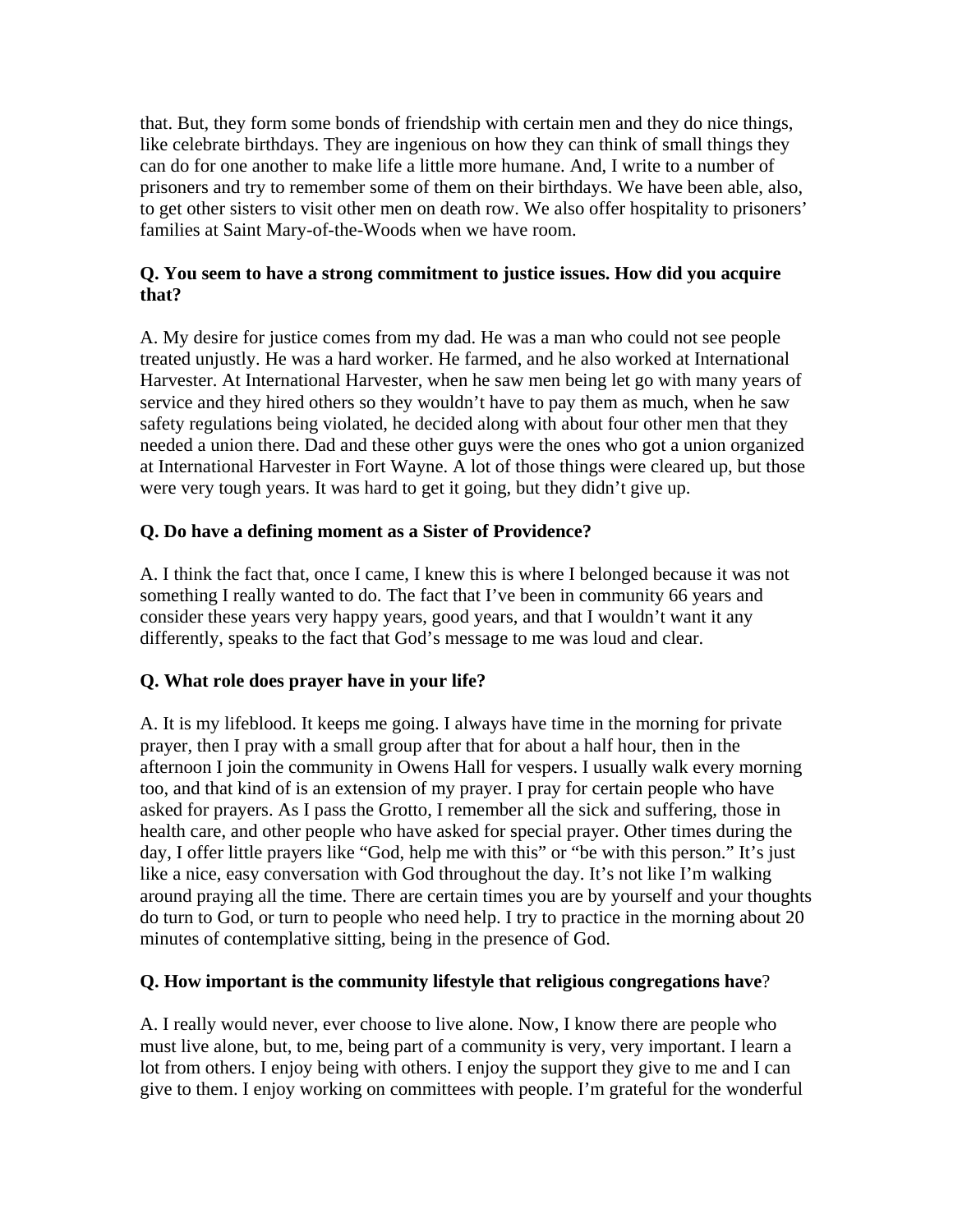leadership I feel we've had throughout the years in our community. I'm grateful for the opportunities that have been given to me as a community member.

### **Q. How much influence does Saint Mother Theodore Guerin have on your life?**

A. I have great devotion to Saint Mother Theodore. I say a prayer to her every day. David Hammer and I pray it together when I visit him. My sisters have really taken on this devotion to Saint Mother Theodore too. She's an important person, a great intercessor for us all. I love her very human way of reacting with the sisters when she was living and the wise advise that she passed on to us in her "Journals and Letters." She was so down to Earth. She was a woman for her time and for all time, certainly. Those are the titles of our two books about her. She went into Terre Haute and talked to the editor of the newspaper and did business. That was unheard of for women in those days to take that kind of role.

### **Q. What is the most important thing in your life right now?**

A. Well, I just try to live each day to the best of my ability. I just finished a retreat and I prayed for a renewed trust that God would give me what I need each day and for the remaining years of my life. To me, that means I'm getting older. I have aches and pains that I didn't have even a year ago. I know that things could happen to me that have happened to other people who are much younger than I. That could happen to me. I would love to die with my boots on. That might not be the plan that is mapped out for me. So, I pray that I will have enough trust or enough hope that God will give me what I need. Maybe not what I want, but for what I need for this day and for whatever will come in remaining years.

### **Q. Is there anything you might have done differently in your life if you would have known then what you know now**?

A. Not really. I am not a person to look back and regret. I've had some really hard things to do and that brought out some gifts in me that I didn't know that I had. I am grateful for that. But, to say I would want to go back and change something, no. Of all of the things that I am grateful for, one of the most significant is the Second Vatican Council. It really impacted on how we live religious life today. I thought many of the things we did were stupid, but we went along with them. Everything had to go through the superior. You couldn't write a letter without permission. There were so many restrictions. The habit also: why swath us in so many layers? Why have 106 inches around our waist when we might be 26 inches? Vatican II was a wonderful breakthrough for religious women and for the whole church. I think we were liberated to become the kind of women we are today.

### **Q. Sister Rita Clare is …**

A. Friendly, dependable and loyal.

### **Q. What were you like as a child?**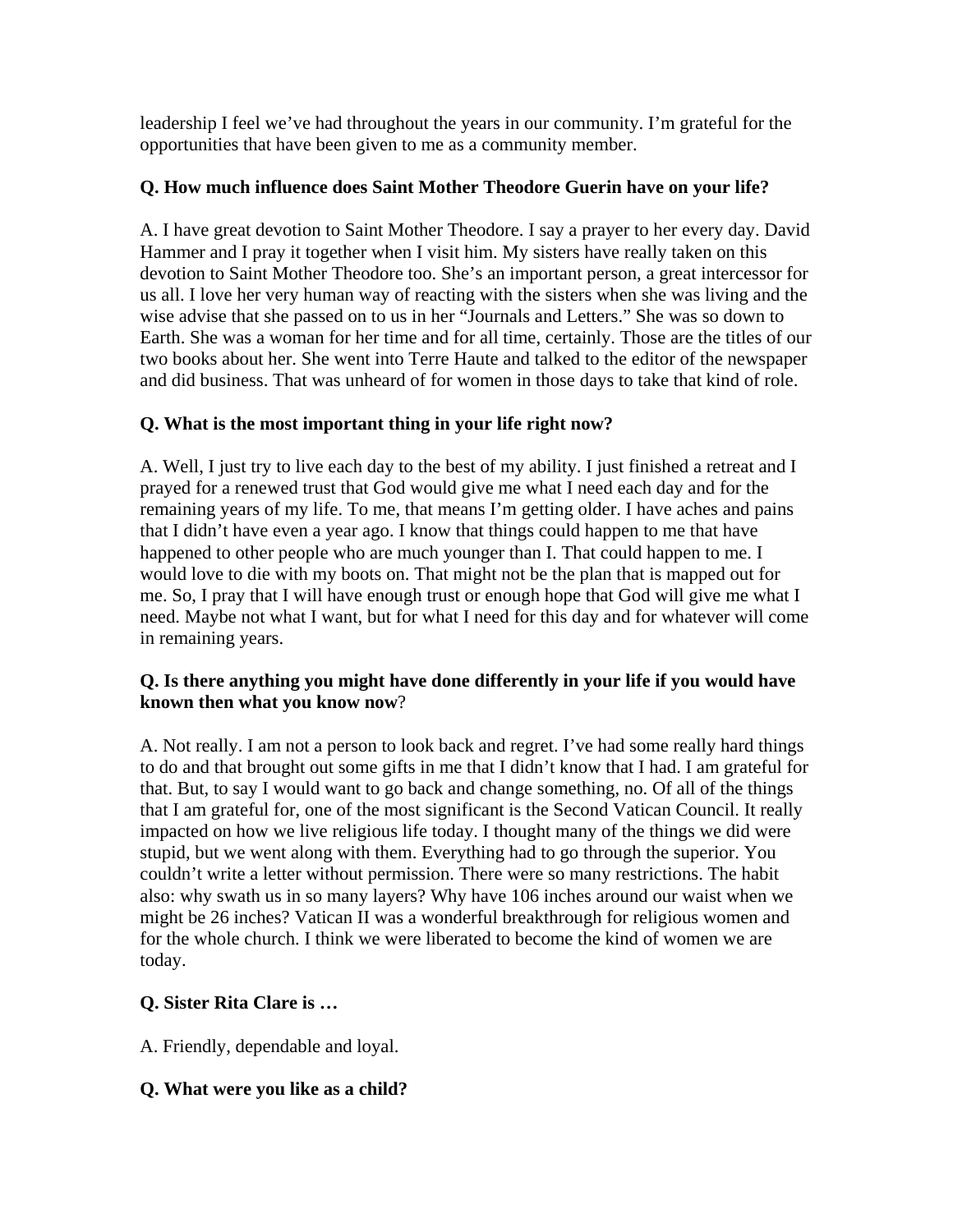A. I think I was pretty docile. We were obedient. I loved to play outside. I had to help with house work because we were a big family. I loved to sing. I sang in the children's choir and then the adult choir. I hated to dust. I used to pay my sister to do the dusting I was supposed to do. I would give her 10 cents to dust the stairwell.

### **Q. Anything people would like to know about your family?**

A. The person that I most admire in all of my life was my mom. She was an only child herself. She raised 10 children. She cared for her mother for a number of years who had memory loss at that time. She played the organ for 50 years and directed the adult choir at St. Louis Parish. We have a very large family and we're pretty close, all of us. I enjoy spending time with my family, especially at holiday times.

### **Q. Of all of the things you learned from your parents, what do you think was the most valuable?**

A. I think I learned the necessity to do the best I could with whatever I was given to do, to be honest, to treat people fairly, to have a good time.

# **Q. Do you have a particular philosophy about life that you could share**?

A. Use the gifts and talents God has given you to the best of your ability and be content with who you are.

# **Q. What gives you hope?**

A. The Sisters of Providence give me hope with all of the wonderful ministries in which they are involved. Just the variety of ways we are reaching out to people, especially reaching out to the poor.

# **Q. When do you feel most energized?**

A. When I am with friends, or family, and we're either having a good time, or having a good discussion. I like to talk about issues in the community, and the church.

# **Q. Do you have a favorite vacation spot?**

A. There are a lot of lakes in northern Indiana. I've been to many of them with family and friends. It's wonderful to be around water. I always enjoy that because it's relaxing, just a fine time. I've been there with Sisters of Providence and with family.

# **Q. Any particular crafts, hobbies or interests away from your ministries?**

A. I like to read. I like to walk. Those are probably the two things I do the most. I read novels. I like biographies. I like movies too.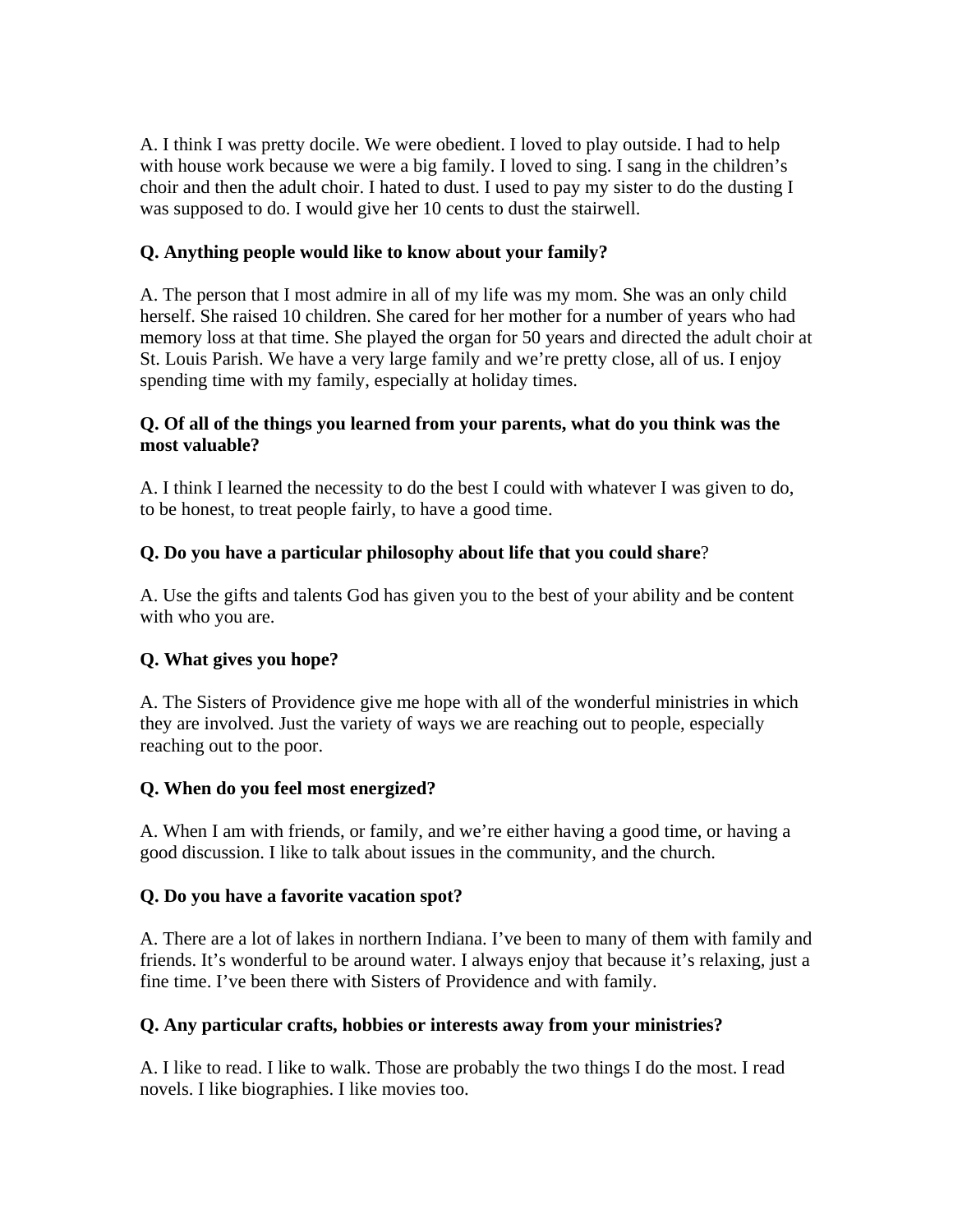### **Q. If you could have three wishes granted to you, what might they be?**

A. That we would have peace in our world, that hunger would be wiped out, and that the Sisters of Providence will be able to carry on with the work begun back in 1840, service to God's people.

### **Q. What is the kindest thing anyone has ever done for you?**

A. There have been so many, I could not begin to single out one. All kinds of people reach out to help whenever I need help. When I am sick, there are people there to help me. When I forgot my check when I went to the grocery and had two big baskets full of groceries, the checkout gal was so sweet. With car trouble, having a person stop to help you. There are more people who are kind and willing to help than there ones who don't.

### **Q. If you could add two commandments to the original 10, what would they be?**

A. To me, the great commandment love God and love your neighbor as yourself sums it all up. If everyone did that, we'd have a wonderful world.

### **Q. Would you do anything differently today if you just learned that Jesus would be returning later today?**

A. I doubt it. I probably would get rid of some stuff that I keep saying … I would just get a big black bag and materials that I have saved, I would just pitch it. I've always said, "God, give me two hours to clear out my room of unnecessary things."

# **Q. When you think of God, what is the first thing that comes to mind?**

A. Love.

# **Q. What energizes you spiritually?**

A. Prayer, the good example of others, the history of the Sisters of Providence and all of the good that has been done through the years, the good example that I have seen in my own family of true compassion, love and care.

### **Quick thoughts …**

### **Q. What do you like best about Saint Mary-of-the-Woods?**

A. The beauty of this campus. I love being outdoors whenever I can just to enjoy nature.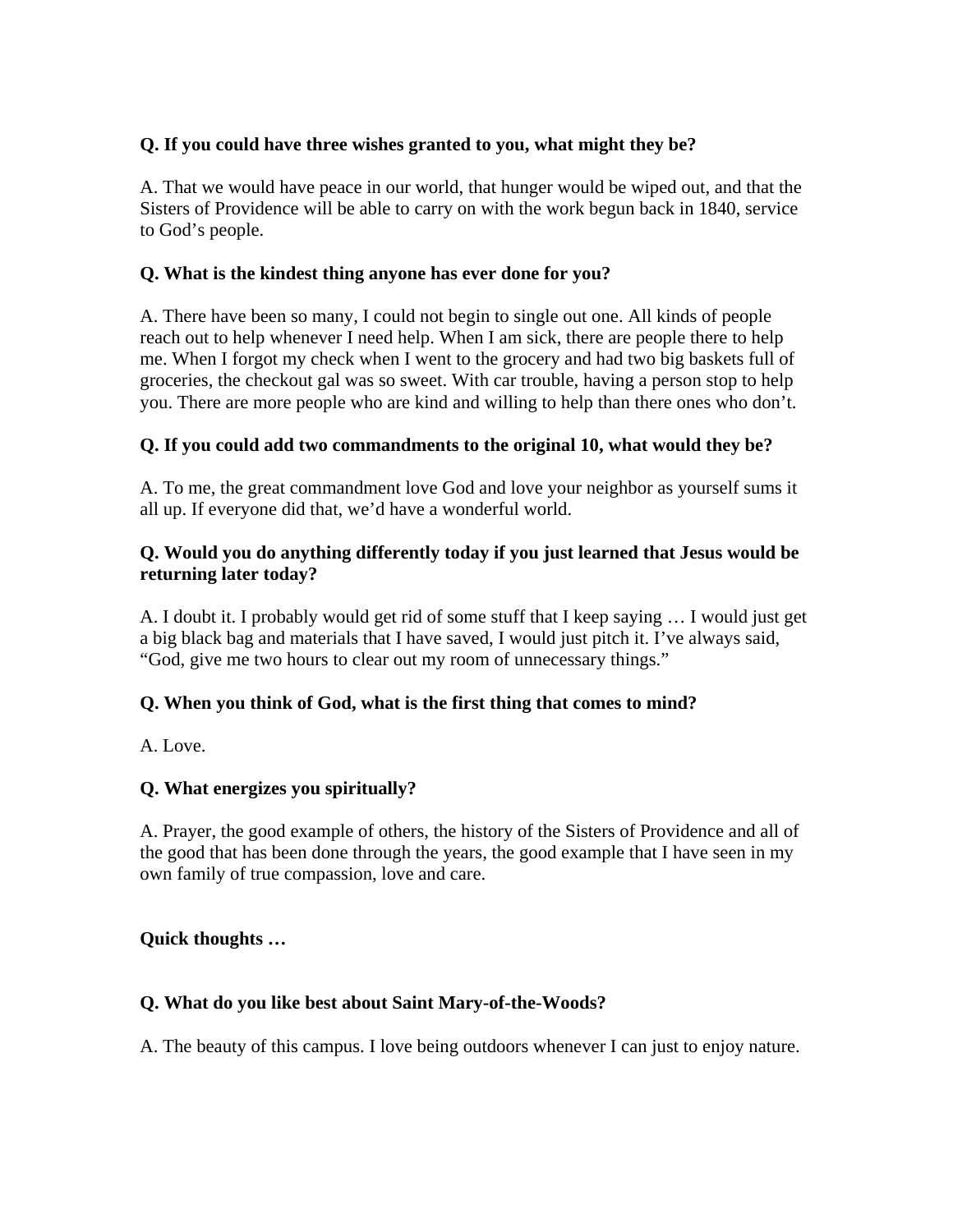**Q. When I am not officially at work or involved in ministry, you're most likely to see me …** 

A. Reading.

# **Q. On weekends, I love to …**

A. Sleep a little later.

# **Q. I am passionate about …**

A. Peace and justice.

# **Q. One thing most people don't know about you …**

A. That I once, in full habit, swung across a ravine on a thick rope to the other side, and then swung back.

### **Q. What the world needs now …**

A. More people who want to spend their lives in service to others.

# **Q. Name one thing you miss about being a kid?**

A. Kids don't worry about stuff, being stress free.

# **Q. What would you like to hear God say when you arrive in heaven?**

A. I'm happy to see you.

# **Q. What is your biggest pet peeve?**

A. People who don't clean up after themselves.

# **Q. Have you ever met anyone famous?**

A. Yes, Father Roy Bourgeois, who started the School of the Americas Watch.

# **Q. What is your least favorite chore?**

A. Dusting.

### **Favorites**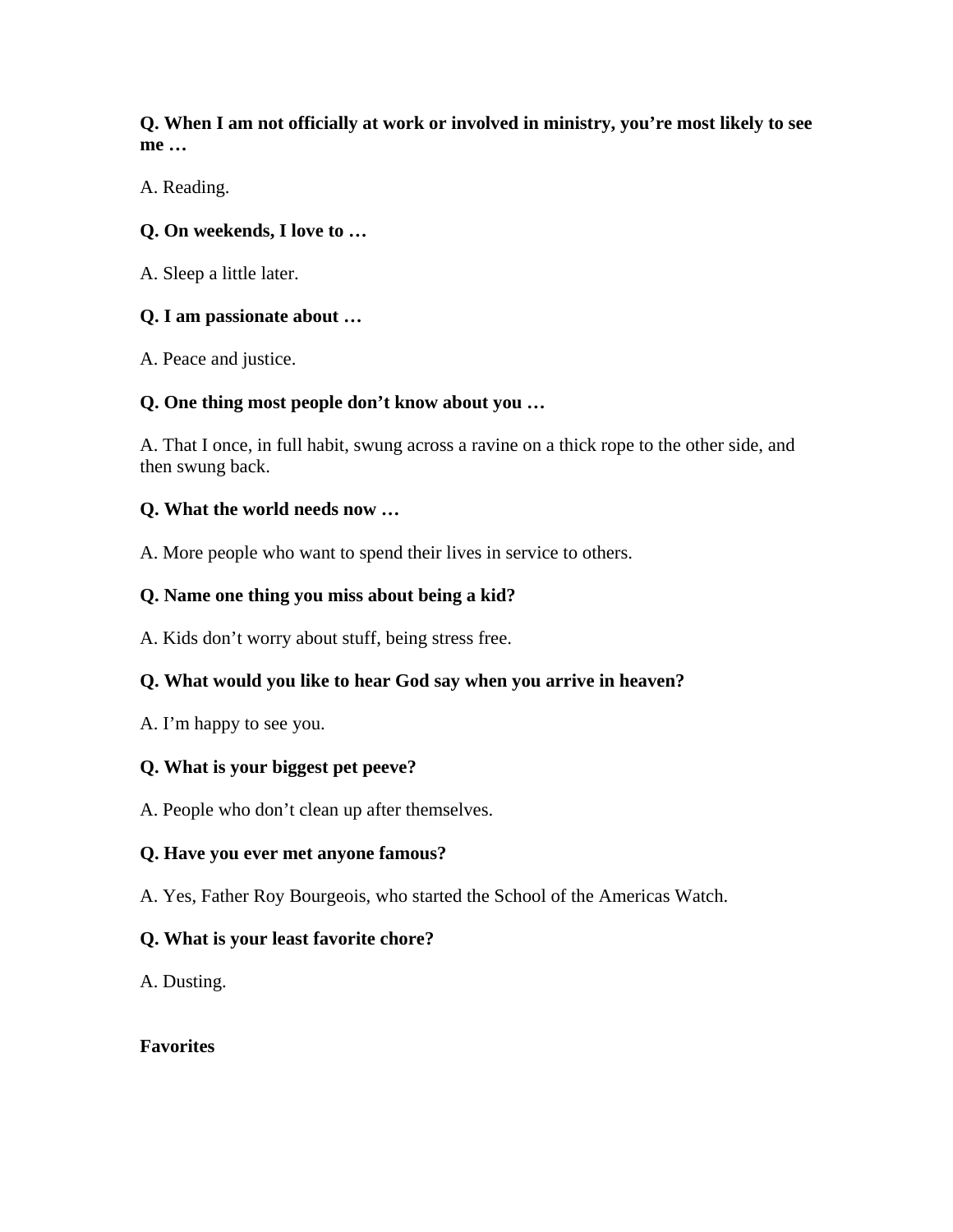Website: Sisters of Providence

Food: Pasta

Flower/plant: I love all flowers

Book: So many: Three Cups of Tea, Jan Karon series; Illuminated Life by Joan Chittister, OSB

Movie: Giant

TV show: Of the past: Mary Tyler Moore Show, Bob Newhart, Cosby Show, 60 Minutes

Vacation spot: Lakes in northern Indiana

Recreation: Reading, movies, Rummikubs, Walking

Hobby: Trying new recipes

Sport: Basketball

Music/song: Classical

Animal: Giraffe

Pizza topping: Cheese

Quote: "Be the change you wish to see." – Ghandi

Holiday: Christmas

Author: Joan Chittister, OSB

Scripture passage: Act justly, love tenderly, walk humbly with your God

Dessert: Ice cream

Time of day: Early morning

Season: Autumn

Actor/actress: Meryl Streep

Comic strip: Zits

Childhood activity: Playing school, singing at home as family on Friday nights